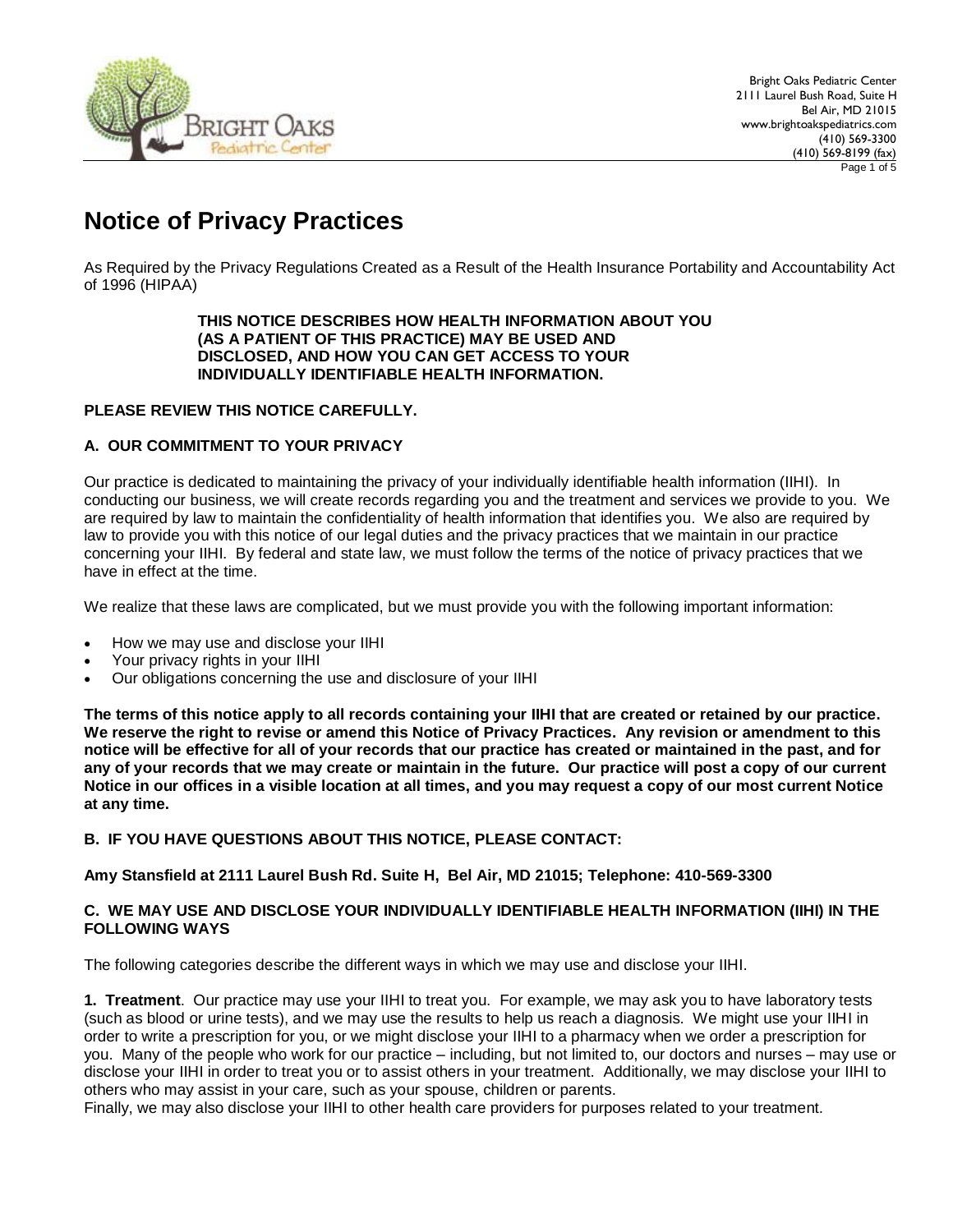

**2. Payment**. Our practice may use and disclose your IIHI in order to bill and collect payment for the services and items you may receive from us. For example, we may contact your health insurer to certify that you are eligible for benefits (and for what range of benefits), and we may provide your insurer with details regarding your treatment to determine if your insurer will cover, or pay for, your treatment. We also may use and disclose your IIHI to obtain payment from third parties that may be responsible for such costs, such as family members. Also, we may use your IIHI to bill you directly for services and items. We may disclose your IIHI to other health care providers and entities to assist in their billing and collection efforts.

**3. Health Care Operations**. Our practice may use and disclose your IIHI to operate our business. As examples of the ways in which we may use and disclose your information for our operations, our practice may use your IIHI to evaluate the quality of care you received from us, or to conduct cost-management and business planning activities for our practice. We may disclose your IIHI to other health care providers and entities to assist in their health care operations.

**4. Appointment Reminders and Test Results**. Our practice may use and disclose your IIHI to contact you and remind you of an appointment or to report test results.

**5. Treatment Options**. Our practice may use and disclose your IIHI to inform you of potential treatment options or alternatives.

**6. Health-Related Benefits and Services**. Our practice may use and disclose your IIHI to inform you of healthrelated benefits or services that may be of interest to you.

**7. Release of Information to Family/Friends**. Our practice may release your IIHI to a friend or family member that is involved in your care, or who assists in taking care of you. For example, a parent or guardian may ask that a babysitter take their child to our office for treatment of a cold. In this example, the babysitter may have access to this child's medical information.

**8. Disclosures Required By Law**. Our practice will use and disclose your IIHI when we are required to do so by federal, state or local law.

# **D. USE AND DISCLOSURE OF YOUR IIHI IN CERTAIN SPECIAL CIRCUMSTANCES**

The following categories describe unique scenarios in which we may use or disclose your identifiable health information:

**1. Public Health Risks**. Our practice may disclose your IIHI to public health authorities that are authorized by law to collect information for the purpose of:

- maintaining vital records, such as births and deaths
- reporting child abuse or neglect
- preventing or controlling disease, injury or disability
- notifying a person regarding potential exposure to a communicable disease
- notifying a person regarding a potential risk for spreading or contracting a disease or condition
- reporting reactions to drugs or problems with products or devices
- notifying individuals if a product or device they may be using has been recalled
- notifying appropriate government agency(ies) and authority(ies) regarding the potential abuse or neglect of an adult patient (including domestic violence); however, we will only disclose this information if the patient agrees or we are required or authorized by law to disclose this information
- notifying your employer under limited circumstances related primarily to workplace injury or illness or medical surveillance.

**2. Health Oversight Activities**. Our practice may disclose your IIHI to a health oversight agency for activities authorized by law. Oversight activities can include, for example, investigations, inspections, audits, surveys, licensure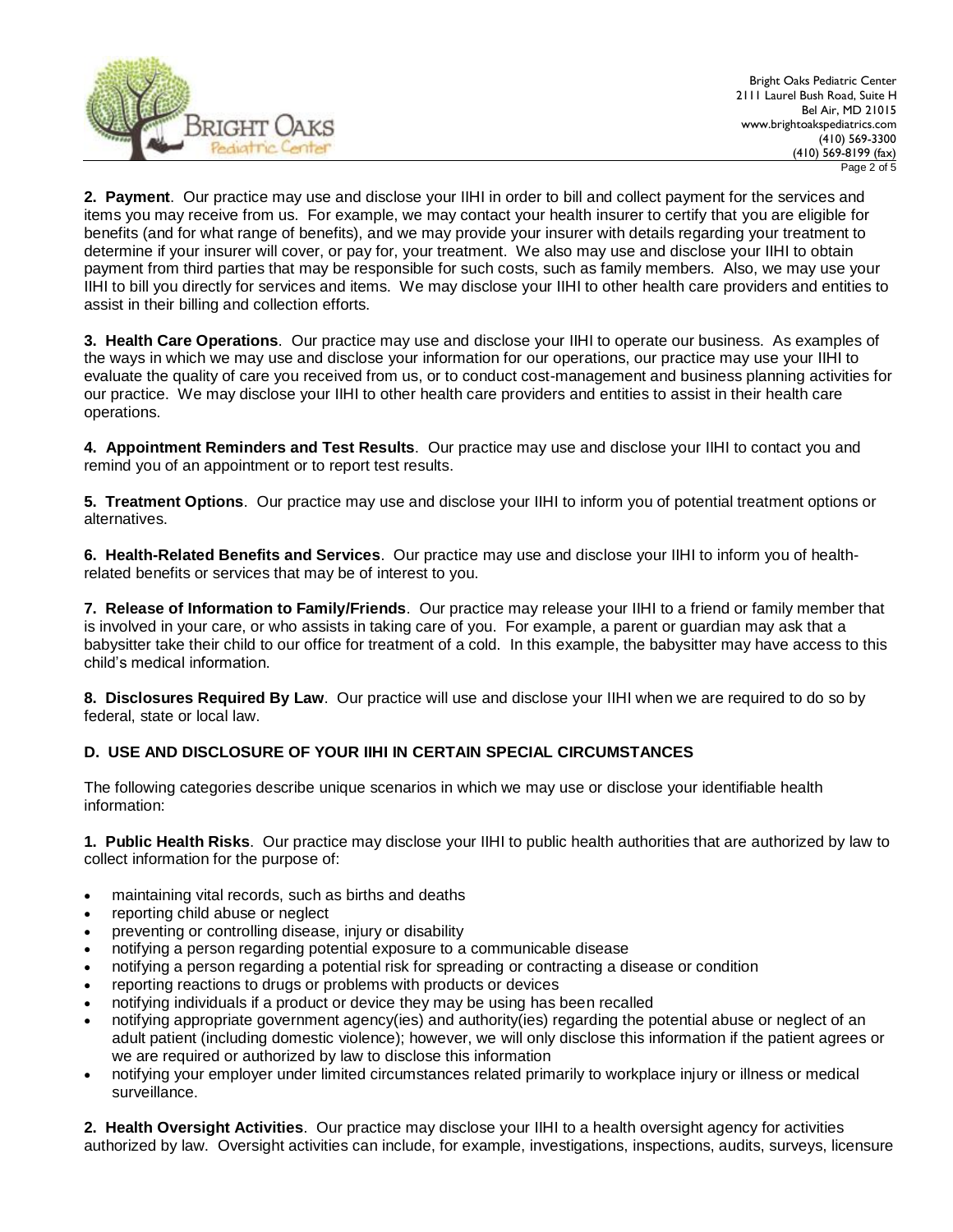

and disciplinary actions; civil, administrative, and criminal procedures or actions; or other activities necessary for the government to monitor government programs, compliance with civil rights laws and the health care system in general.

**3. Lawsuits and Similar Proceedings**. Our practice may use and disclose your IIHI in response to a court or administrative order, if you are involved in a lawsuit or similar proceeding. We also may disclose your IIHI in response to a discovery request, subpoena, or other lawful process by another party involved in the dispute, but only if we have made an effort to inform you of the request or to obtain an order protecting the information the party has requested.

**4. Law Enforcement**. We may release IIHI if asked to do so by a law enforcement official:

- Regarding a crime victim in certain situations, if we are unable to obtain the person's agreement
- Concerning a death we believe has resulted from criminal conduct
- Regarding criminal conduct at our offices
- In response to a warrant, summons, court order, subpoena or similar legal process
- To identify/locate a suspect, material witness, fugitive or missing person
- In an emergency, to report a crime (including the location or victim(s) of the crime, or the description, identity or location of the perpetrator)

**5. Deceased Patients**. Our practice may release IIHI to a medical examiner or coroner to identify a deceased individual or to identify the cause of death. If necessary, we also may release information in order for funeral directors to perform their jobs.

**6. Organ and Tissue Donation**. Our practice may release your IIHI to organizations that handle organ, eye or tissue procurement or transplantation, including organ donation banks, as necessary to facilitate organ or tissue donation and transplantation if you are an organ donor.

**7. Research**. Our practice may use and disclose your IIHI for research purposes in certain limited circumstances. We will obtain your written authorization to use your IIHI for research purposes except when an Internal Review Board or Privacy Board has determined that the waiver of your authorization satisfies the following: (i) the use or disclosure involves no more than a minimal risk to your privacy based on the following: (A) an adequate plan to protect the identifiers from improper use and disclosure; (B) an adequate plan to destroy the identifiers at the earliest opportunity consistent with the research (unless there is a health or research justification for retaining the identifiers or such retention is otherwise required by law); and (C) adequate written assurances that the PHI will not be re-used or disclosed to any other person or entity (except as required by law) for authorized oversight of the research study, or for other research for which the use or disclosure would otherwise be permitted; (ii) the research could not practicably be conducted without the waiver; and (iii) the research could not practicably be conducted without access to and use of the PHI.

**8. Serious Threats to Health or Safety**. Our practice may use and disclose your IIHI when necessary to reduce or prevent a serious threat to your health and safety or the health and safety of another individual or the public. Under these circumstances, we will only make disclosures to a person or organization able to help prevent the threat.

**9. Military**. Our practice may disclose your IIHI if you are a member of U.S. or foreign military forces (including veterans) and if required by the appropriate authorities.

**10. National Security**. Our practice may disclose your IIHI to federal officials for intelligence and national security activities authorized by law. We also may disclose your IIHI to federal officials in order to protect the President, other officials or foreign heads of state, or to conduct investigations.

**11. Inmates**. Our practice may disclose your IIHI to correctional institutions or law enforcement officials if you are an inmate or under the custody of a law enforcement official. Disclosure for these purposes would be necessary: (a) for the institution to provide health care services to you, (b) for the safety and security of the institution, and/or (c) to protect your health and safety or the health and safety of other individuals.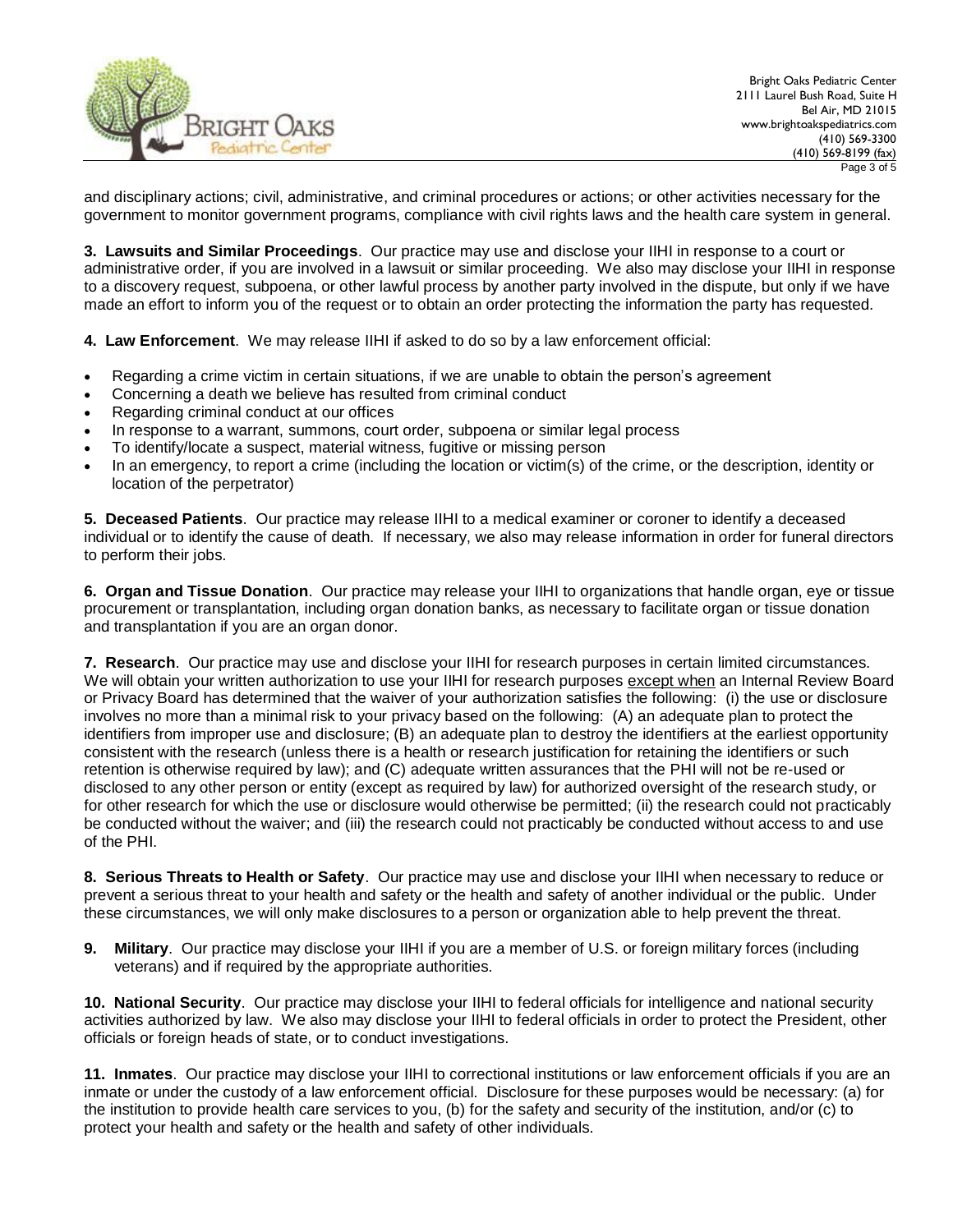

# **12. Workers' Compensation**. Our practice may release your IIHI for workers' compensation and similar programs.

## **E. YOUR RIGHTS REGARDING YOUR IIHI**

You have the following rights regarding the IIHI that we maintain about you:

**1. Confidential Communications**. You have the right to request that our practice communicate with you about your health and related issues in a particular manner or at a certain location. For instance, you may ask that we contact you at home, rather than work. In order to request a type of confidential communication, you must make a written request to **Amy Stansfield at 2111 Laurel Bush Rd., Suite H, Bel Air MD 21015; Telephone: 410-569-3300** specifying the requested method of contact, or the location where you wish to be contacted. Our practice will accommodate **reasonable** requests. You do not need to give a reason for your request.

**2. Requesting Restrictions**. You have the right to request a restriction in our use or disclosure of your IIHI for treatment, payment or health care operations. Additionally, you have the right to request that we restrict our disclosure of your IIHI to only certain individuals involved in your care or the payment for your care, such as family members and friends. **We are not required to agree to your request**; however, if we do agree, we are bound by our agreement except when otherwise required by law, in emergencies, or when the information is necessary to treat you. In order to request a restriction in our use or disclosure of your IIHI, you must make your request in writing to **Amy Stansfield at 2111 Laurel Bush Rd., Suite H, Bel Air, MD 21015; Telephone: 410-569-3300**

Your request must describe in a clear and concise fashion:

- (a) the information you wish restricted;
- (b) whether you are requesting to limit our practice's use, disclosure or both; and
- (c) to whom you want the limits to apply.

**3. Inspection and Copies**. You have the right to inspect and obtain a copy of the IIHI that may be used to make decisions about you, including patient medical records and billing records, but not including psychotherapy notes. You must submit your request in writing to **Amy Stansfield at 2111 Laurel Bush Rd. Suite H, Bel Air, MD 21015; Telephone: 410-569-3300** in order to inspect and/or obtain a copy of your IIHI. Our practice may charge a fee for the costs of copying, mailing, labor and supplies associated with your request. Our practice may deny your request to inspect and/or copy in certain limited circumstances; however, you may request a review of our denial. Another licensed health care professional chosen by us will conduct reviews.

**4. Amendment**. You may ask us to amend your health information if you believe it is incorrect or incomplete, and you may request an amendment for as long as the information is kept by or for our practice. To request an amendment, your request must be made in writing and submitted to **Amy Stansfield at 2111 Laurel Bush Rd., Suite H, Bel Air MD 21015; Telephone: 410-569-3300**. You must provide us with a reason that supports your request for amendment. Our practice will deny your request if you fail to submit your request (and the reason supporting your request) in writing. Also, we may deny your request if you ask us to amend information that is in our opinion: (a) accurate and complete; (b) not part of the IIHI kept by or for the practice; (c) not part of the IIHI which you would be permitted to inspect and copy; or (d) not created by our practice, unless the individual or entity that created the information is not available to amend the information.

**5. Accounting of Disclosures**. All of our patients have the right to request an "accounting of disclosures." An "accounting of disclosures" is a list of certain non-routine disclosures our practice has made of your IIHI for nontreatment, non-payment or non-operations purposes. Use of your IIHI as part of the routine patient care in our practice is not required to be documented. For example, the doctor sharing information with the nurse; or the billing department using your information to file your insurance claim. In order to obtain an accounting of disclosures, you must submit your request in writing **Amy Stansfield at 2111 Laurel Bush Rd., Suite H, Bel Air MD 21015; Telephone: 410-569-3300**. All requests for an "accounting of disclosures" must state a time period, which may not be longer than six (6) years from the date of disclosure and may not include dates before April 14, 2003. The first list you request within a 12-month period is free of charge, but our practice may charge you for additional lists within the same